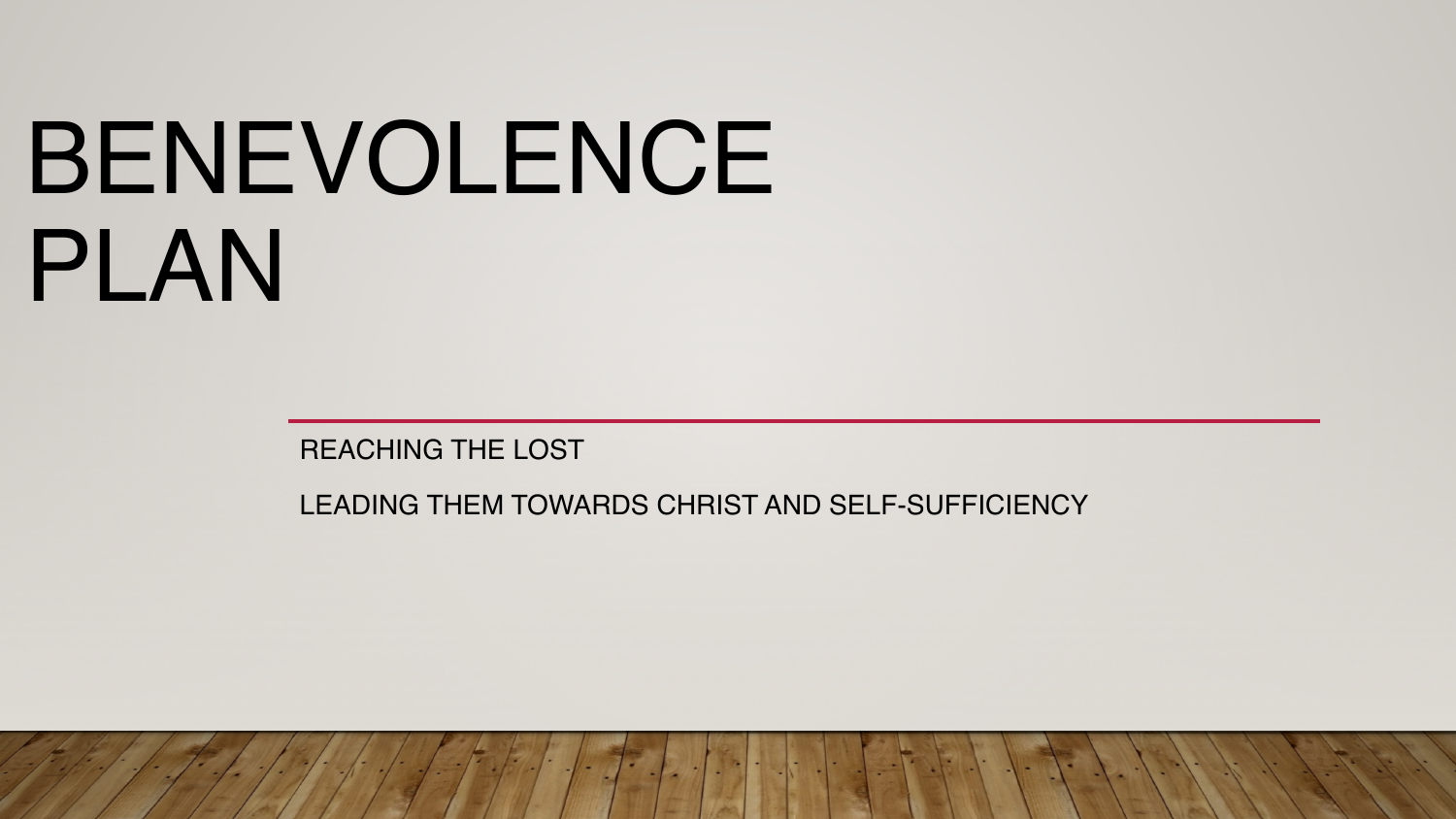## AVERAGE 4 HH FAMILY INCOME IN WINCHESTER VA

❑ Minimum wage \$7.25 per hour in VA

❑40 hours a week \$1,305 for a household of two working adults at minimum wage \$2,610. (before Taxes)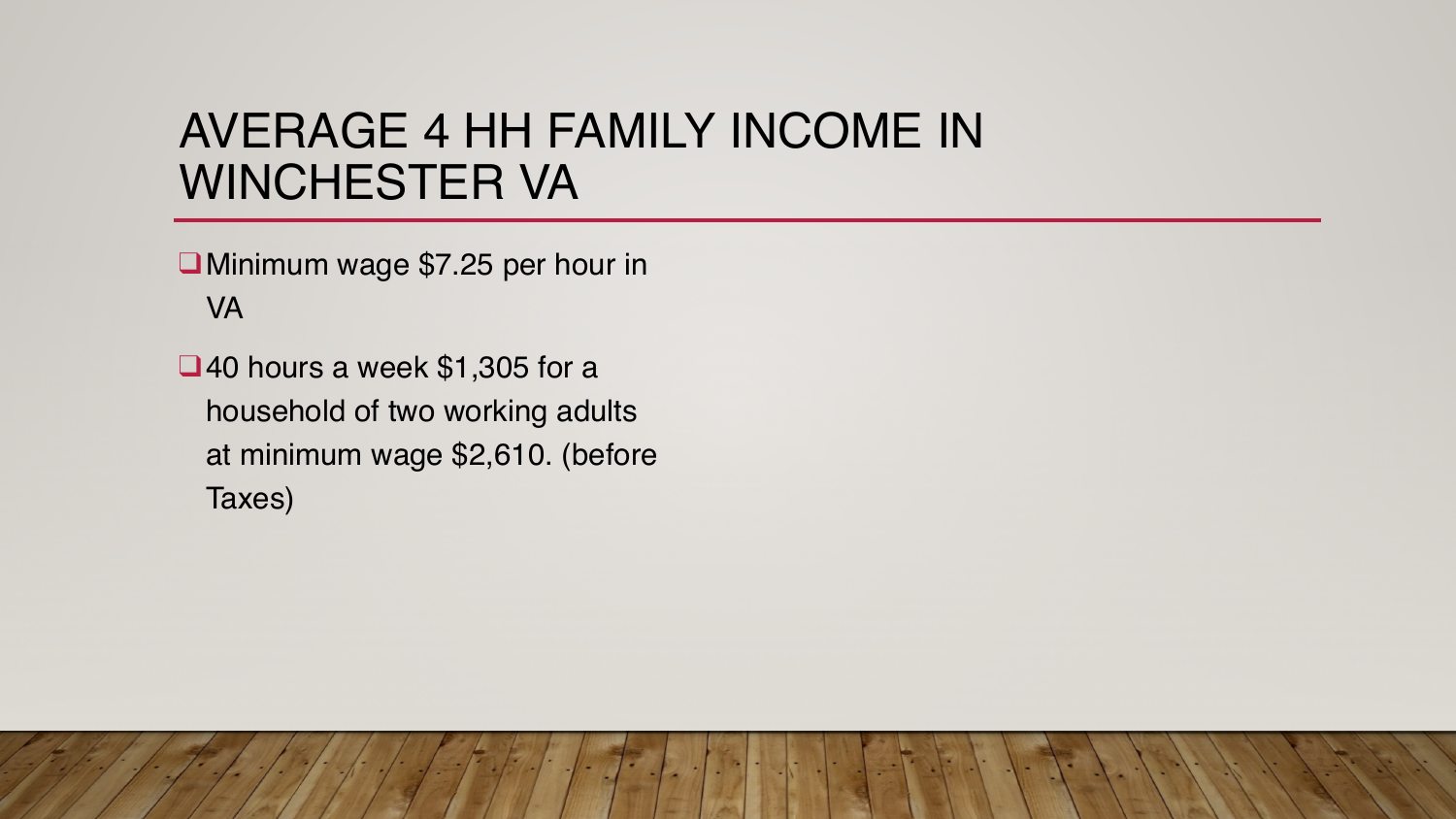## MONTHLY EXPENDITURES

- Rent -\$900.00
- Renters Insurance -\$14.00
- Electric -\$124.00
- Water -\$160.00 every other month/ \$80.00 monthly
- Car -\$115
- Car Insurance -\$80
- Gas -\$65.00
- Child Care -\$850.00
- Groceries -\$400

Total Monthly Expenditures \$2,628.00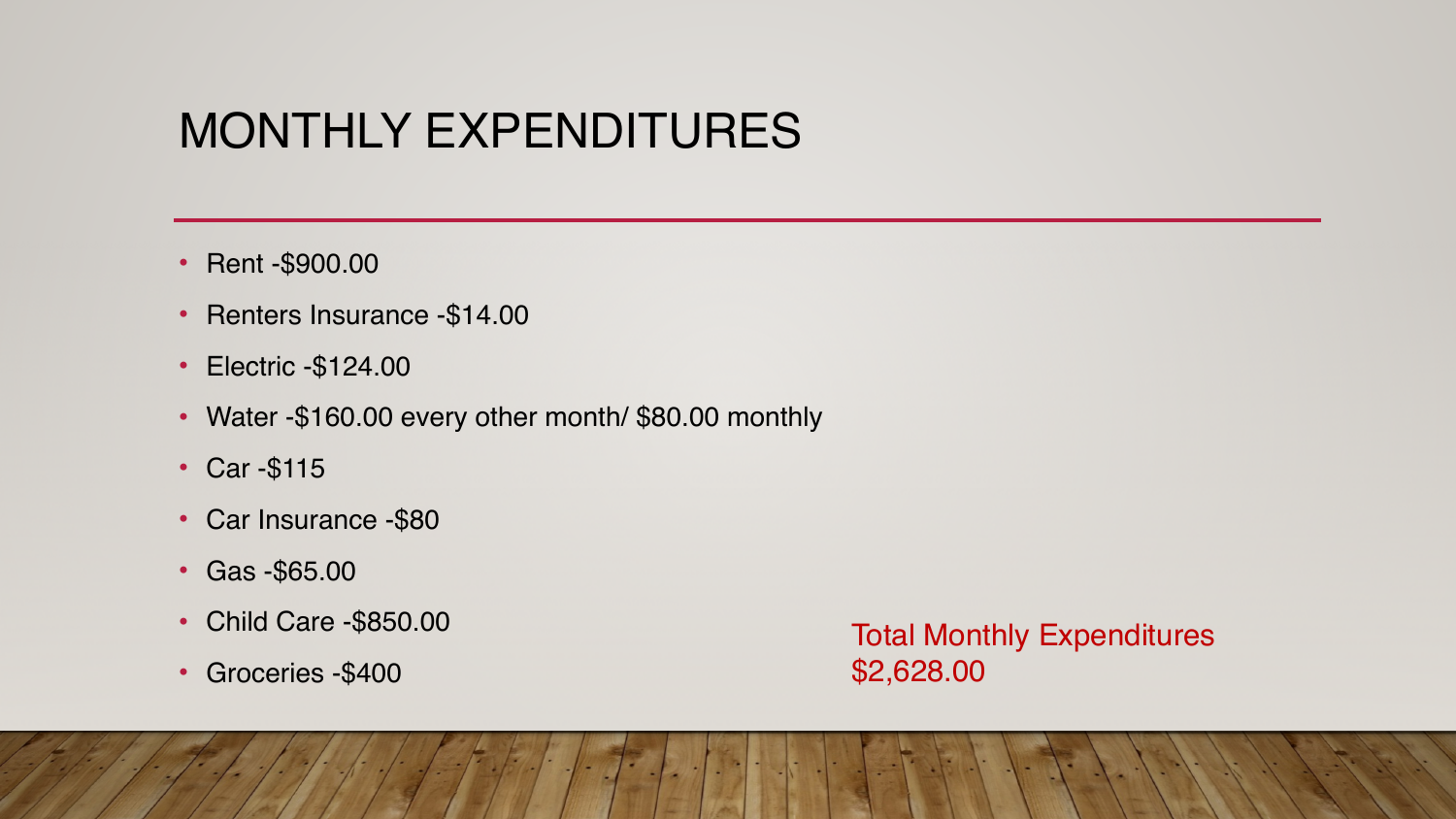THIS FAMILY'S MONTHLY EXPENDITURES ARE \$18.00 MORE THAN WHAT THEY ARE EARNING. NOT INCLUDING ANY CO-PAYS FOR DR. APPOINTMENTS, CLOTHING ETC..

THIS FAMILY IS ELIGIBLE FOR SNAP (FOOD STAMPS) IN VA. IF THIS FAMILY WERE TO MAKE \$110 MORE MONTHLY, THEY WOULD BE INELIGIBLE. ANY BONUSES, OR OVERTIME WOULD INTERFERE WITH THEIR BENEFITS. IF THE FAMILY WERE TO RECEIVE CHRISTMAS BONUSES, THEY COULD LOSE THEIR SNAP BENEFITS. LEAVING THE FAMILY IN A POSITION TO EITHER FEED THEIR FAMILY OR PURCHASE CHRISTMAS GIFTS.

THIS FAMILY IS ALSO ELIGIBLE FOR CHILDCARE, HOWEVER, THERE ARE LIMITED SPACES AVAILABLE AT LICENSED FACILITIES AND THEY ARE LIKELY ON A WAIT LIST.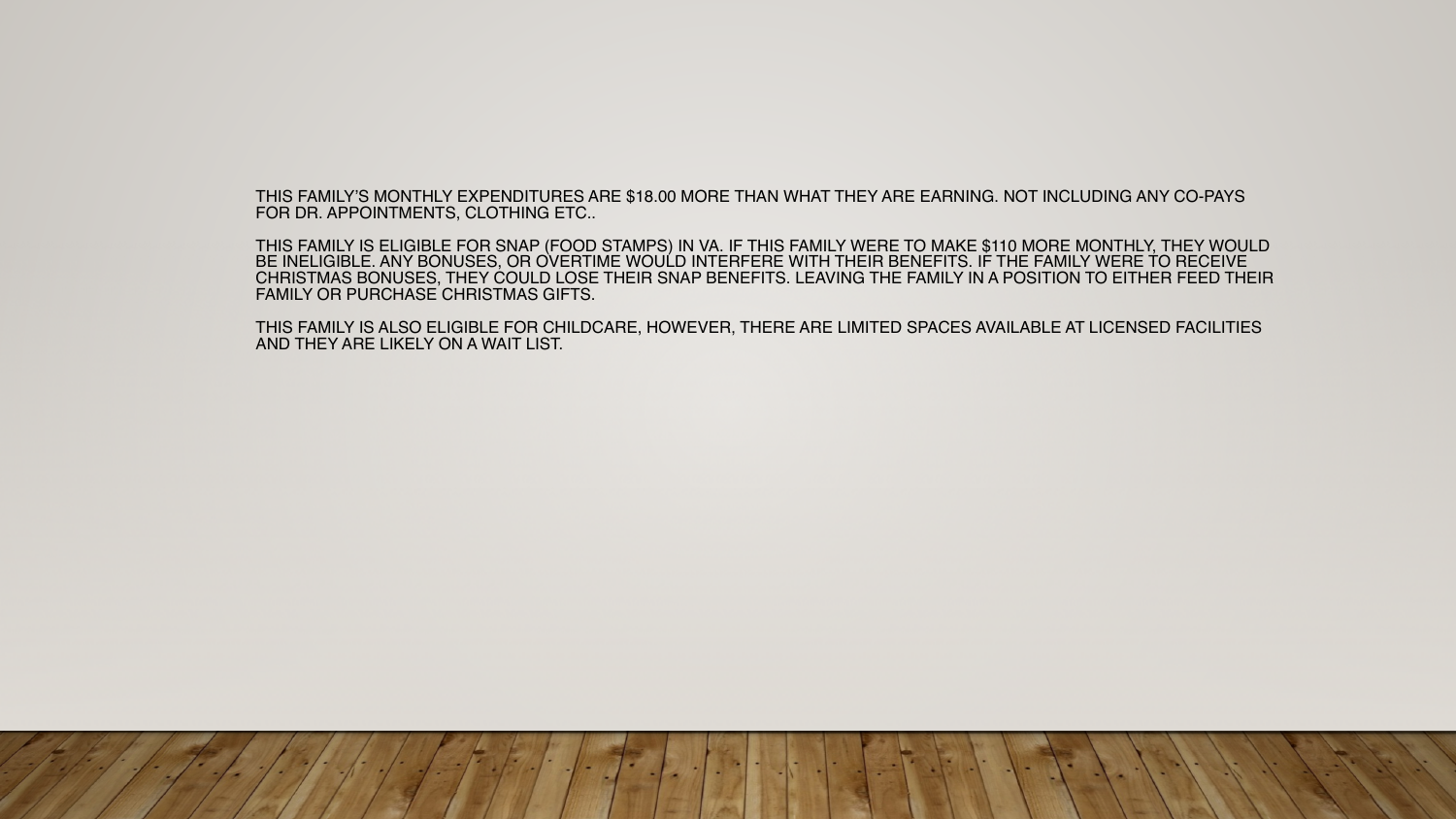#### THIS FAMILY CALLS YOUR CHURCH FOR ASSISTANCE. WHAT IS THE BEST WAY TO ASSIST THIS FAMILY?

- If funds are available, have a budget for benevolence requests. Serve and assist when you can.
- It is important your church is familiar with local organizations who can help lower income families in need. Food pantries, clothing drives, diaper and/or formula donations, family budgeting or support groups and shelters. Have phone numbers available to provide to the family.
- If they are asking for assistance with a specific bill and your church can assist, pay the bill directly. Avoid cash or check. Thankfully through the power of technology, most bills can be paid over the phone or online.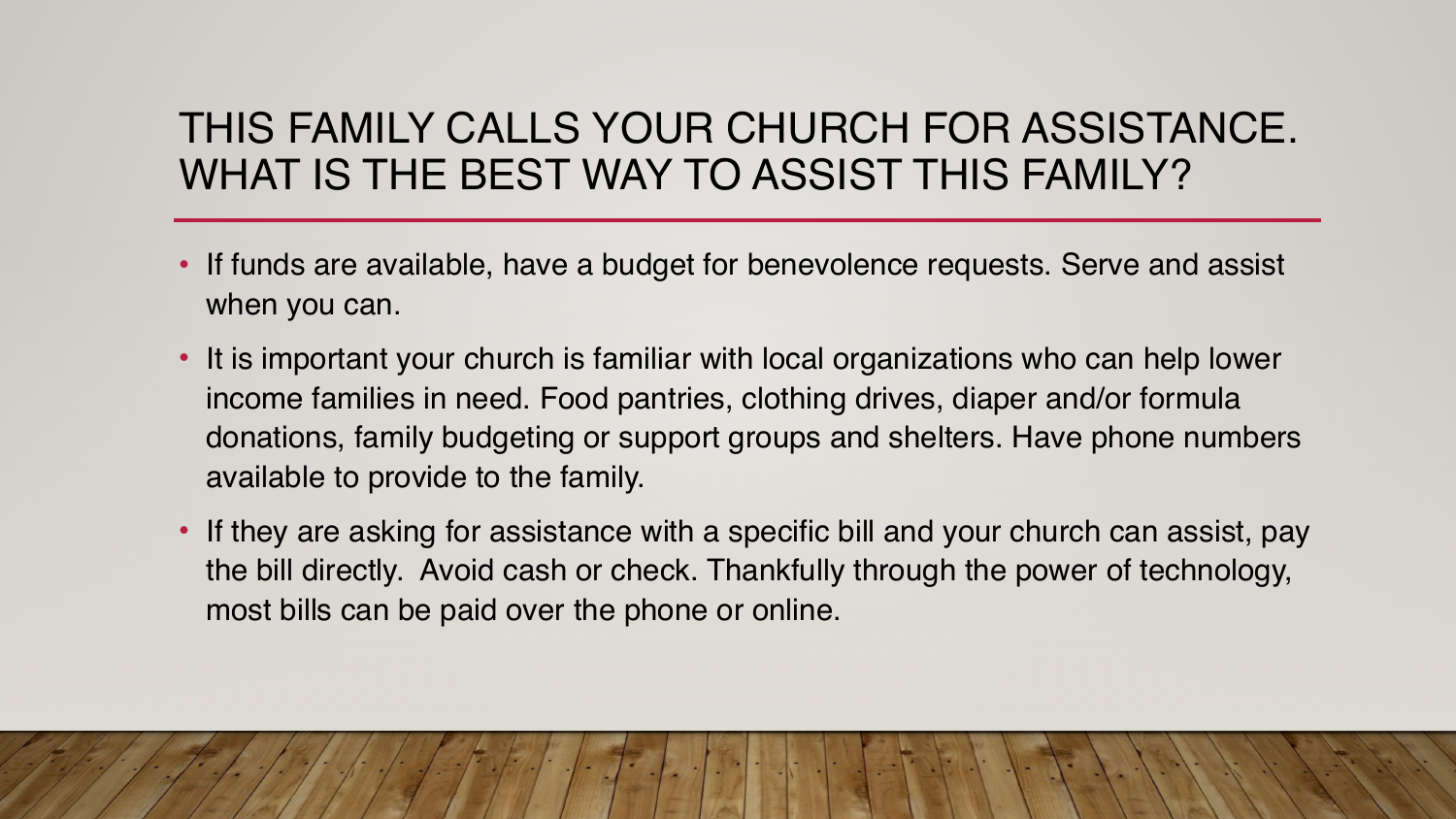## TRACK INFORMATION

- It will be important for your church to track information from benevolence requests. You will want to take a name, phone number, and ask if they located in your community. Jot down their story.
- If you assist a family or individual, you will likely at some point have them call back again for assistance. They may have a new story, or even the same one. If you track benevolence information, this will be easy to identify. Avoid assisting the same individual or family; the goal is to lead them to self-sufficiency. Direct them to other resources that are more equipped to serve them.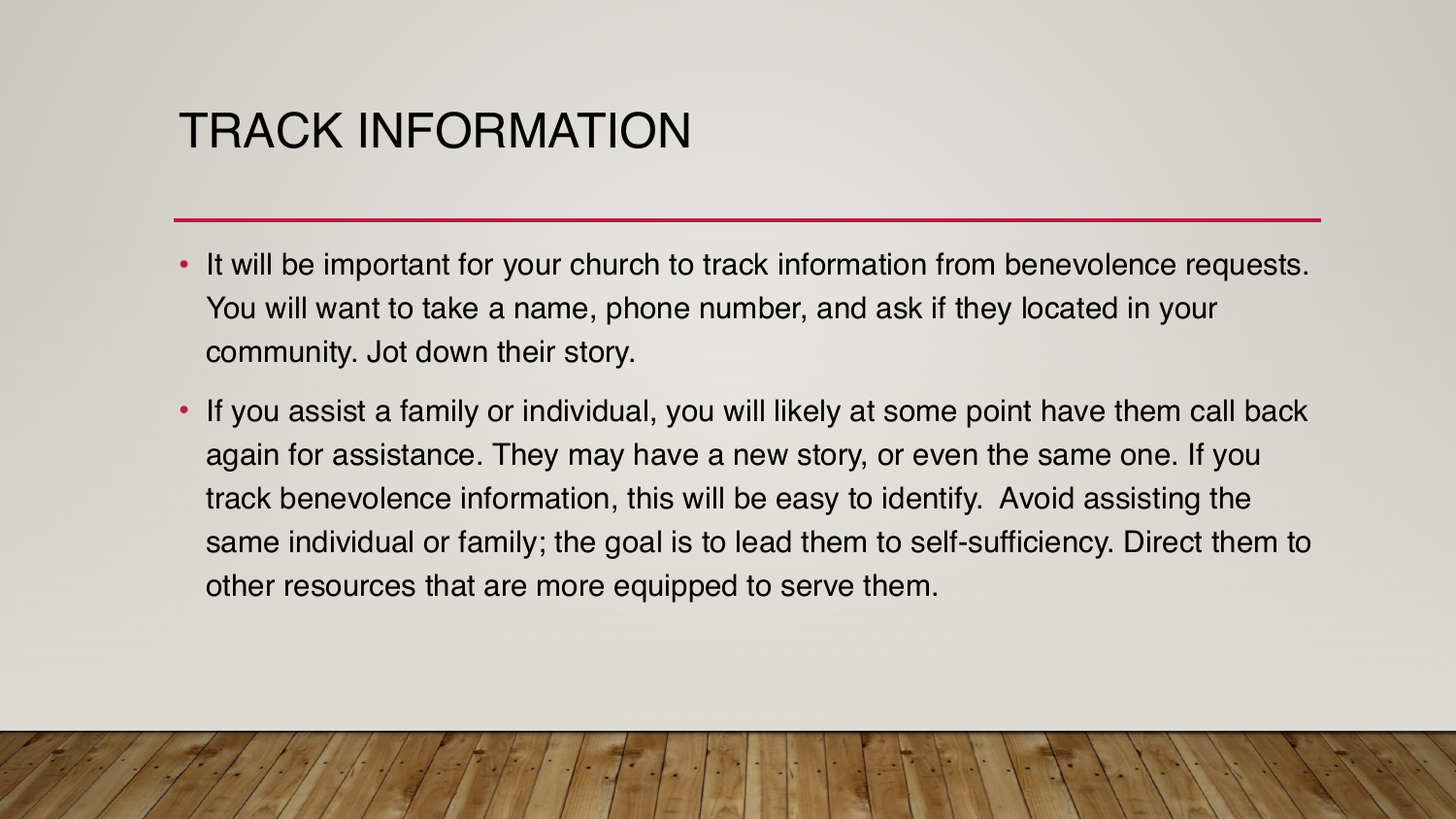## HOW DO YOU SAY "THIS IS ALL WE CAN DO?"

- It is easiest to avoid this awkward conversation when you have a plan in place. Let individuals know upfront that whatever you can provide is all that you can do.
- You will have individuals who will call back to seek more assistance once you have helped them. Be prepared to let them know you have done all you can do and that you have a policy in place. Have other resources readily available to refer them to if needed.